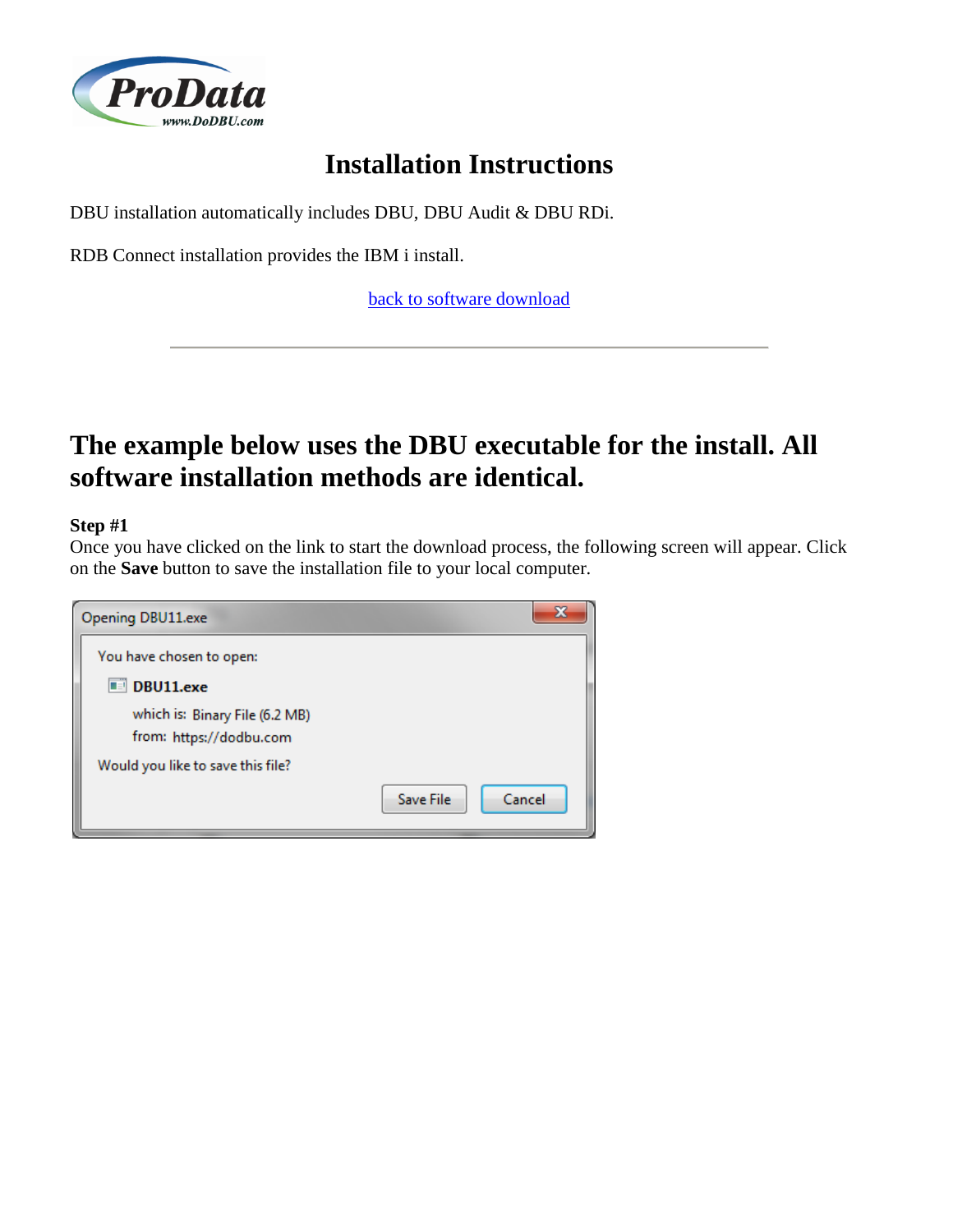Once you have clicked on the **Save** button, choose the directory to which you would like to store the executable.

| Enter name of file to save to                |                     |                                         |                             |                      | $\mathbf{x}$ |
|----------------------------------------------|---------------------|-----------------------------------------|-----------------------------|----------------------|--------------|
|                                              |                     | Libraries > Documents > DBUDownload     | $+$<br>$\bullet$            | Search DBUDownload   | ۹            |
| Organize $\blacktriangledown$                | New folder          |                                         |                             | 胆▼                   |              |
| <b>X</b> Favorites<br>$\blacksquare$ Desktop | Ξ                   | Documents library<br><b>DBUDownload</b> |                             | Arrange by: Folder ▼ |              |
| Downloads                                    |                     | Name                                    |                             | Date modified        | Type         |
| Recent Places<br>Olvera                      |                     |                                         | No items match your search. |                      |              |
| Libraries                                    |                     |                                         |                             |                      |              |
| Documents                                    |                     |                                         |                             |                      |              |
| Music<br>Pictures                            |                     |                                         |                             |                      |              |
| Videos                                       | $\overline{\nabla}$ | $\overline{4}$                          | III.                        |                      |              |
| File name:                                   | DBU11.exe           |                                         |                             |                      | ▼            |
| Save as type: Binary File (*.exe)            |                     |                                         |                             |                      | ▼            |
| $\triangle$ Hide Folders                     |                     |                                         |                             | Cancel<br>Save       |              |

### **Step #3**

Once you have clicked the Save button, the installation file will be downloaded to your local computer. A screen showing the progress will appear. Please be patient during this process.

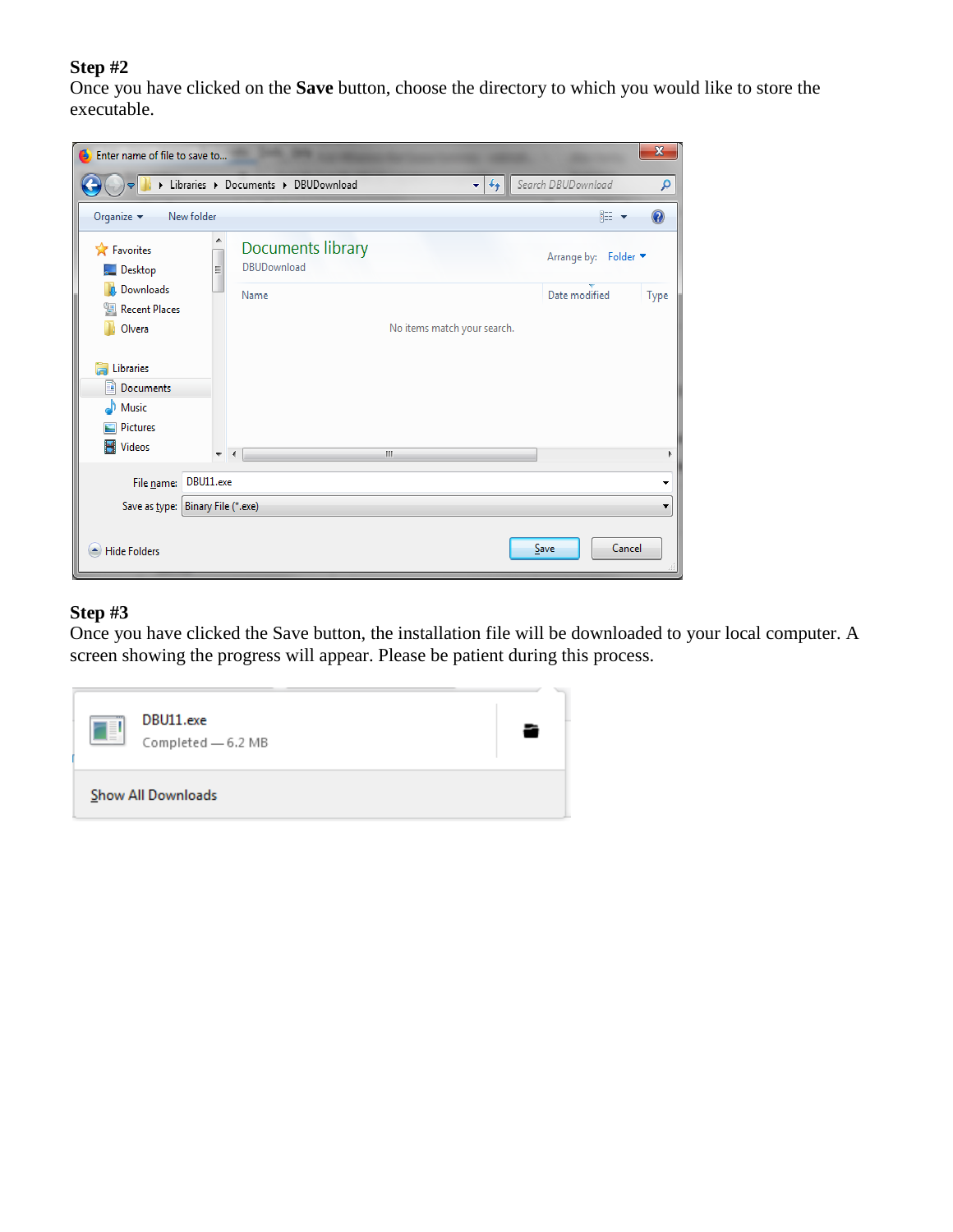If you have a previous version of DBU installed, please ensure no one is accessing DBU by running WRKOBJLCK OBJ(DBU11/DBUUSERS) OBJTYPE(\*FILE)

Once the installation file has been completely downloaded, locate the executable on your computer and double click to begin installation.

|                                  |                               |           | File Edit View History Bookmarks Tools Help |   |           |                          |   |  |  |
|----------------------------------|-------------------------------|-----------|---------------------------------------------|---|-----------|--------------------------|---|--|--|
| <b>ProData's IBM i Utilities</b> |                               |           |                                             | × | Downloads |                          | × |  |  |
|                                  | $\rightarrow$ C $_{\rm \Phi}$ |           |                                             |   |           | Firefox about: downloads |   |  |  |
|                                  |                               |           | ☆ Most Visited <b>D</b> Getting Started     |   |           |                          |   |  |  |
| ◨                                |                               | DBU11.exe | 6.2 MB - dodbu.com - 3:21 PM                |   |           |                          |   |  |  |

Click on the Run button to install DBU

| Open File - Security Warning                                                                                                                                                                                 |
|--------------------------------------------------------------------------------------------------------------------------------------------------------------------------------------------------------------|
| Do you want to run this file?                                                                                                                                                                                |
| Name: rs\Olvera\Documents\DBUDownload\DBU11.exe<br>Publisher: Prodata Computer Services, Inc.<br>Type: Application<br>From: C:\Users\Olvera\Documents\DBUDownload\DB<br>Run                                  |
| M Always ask before opening this file<br>While files from the Internet can be useful, this file type can<br>potentially harm your computer. Only run software from publishers<br>you trust. What's the risk? |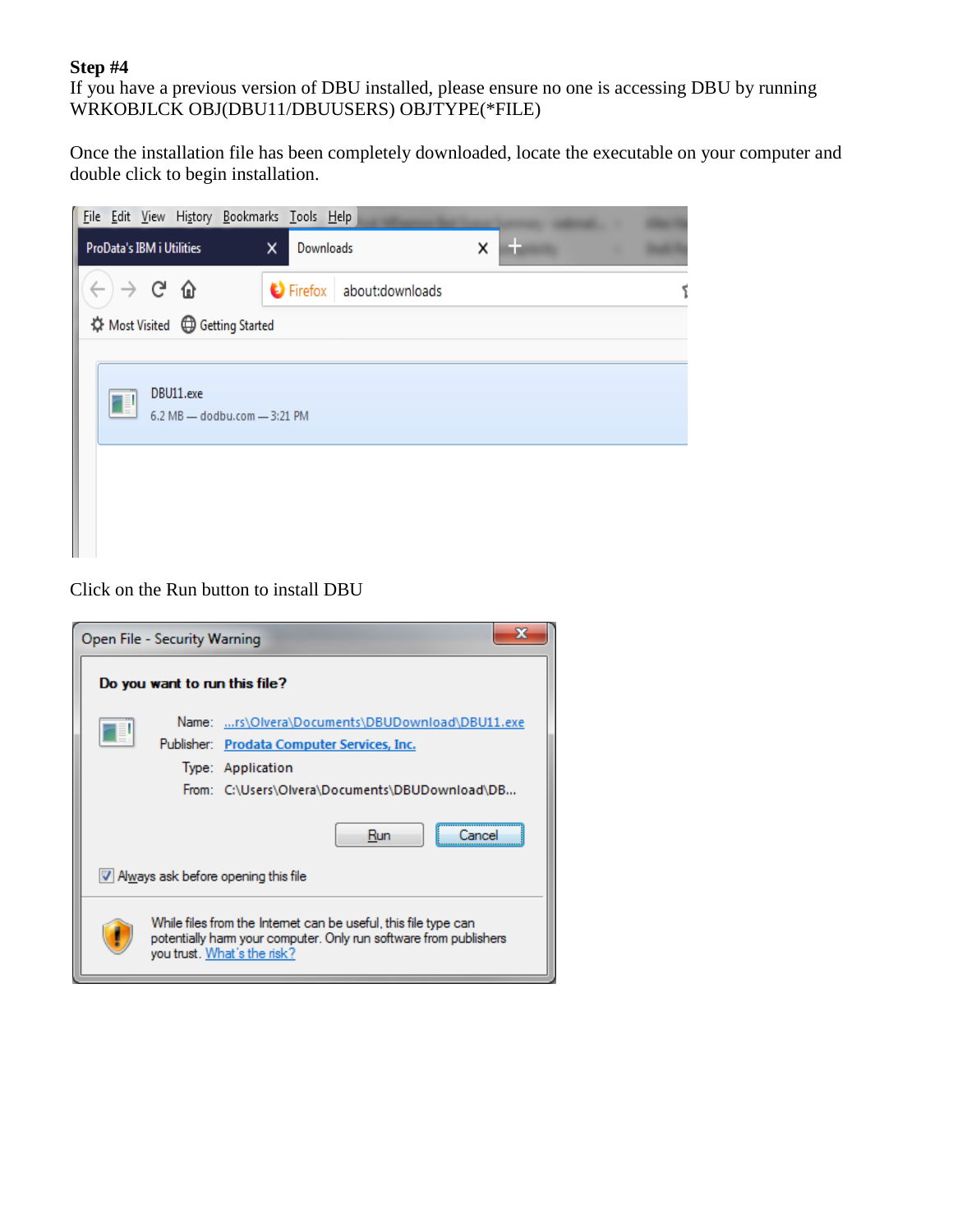A splash screen will appear and a series of notices informing you of the process being performed. After which the following screen should appear. Click the **Next** button to continue the installation process.



### **Step #6**

Please read the *License Agreement* and upon accepting the agreement, click the "I accept the agreement" radio button to continue the installation process.

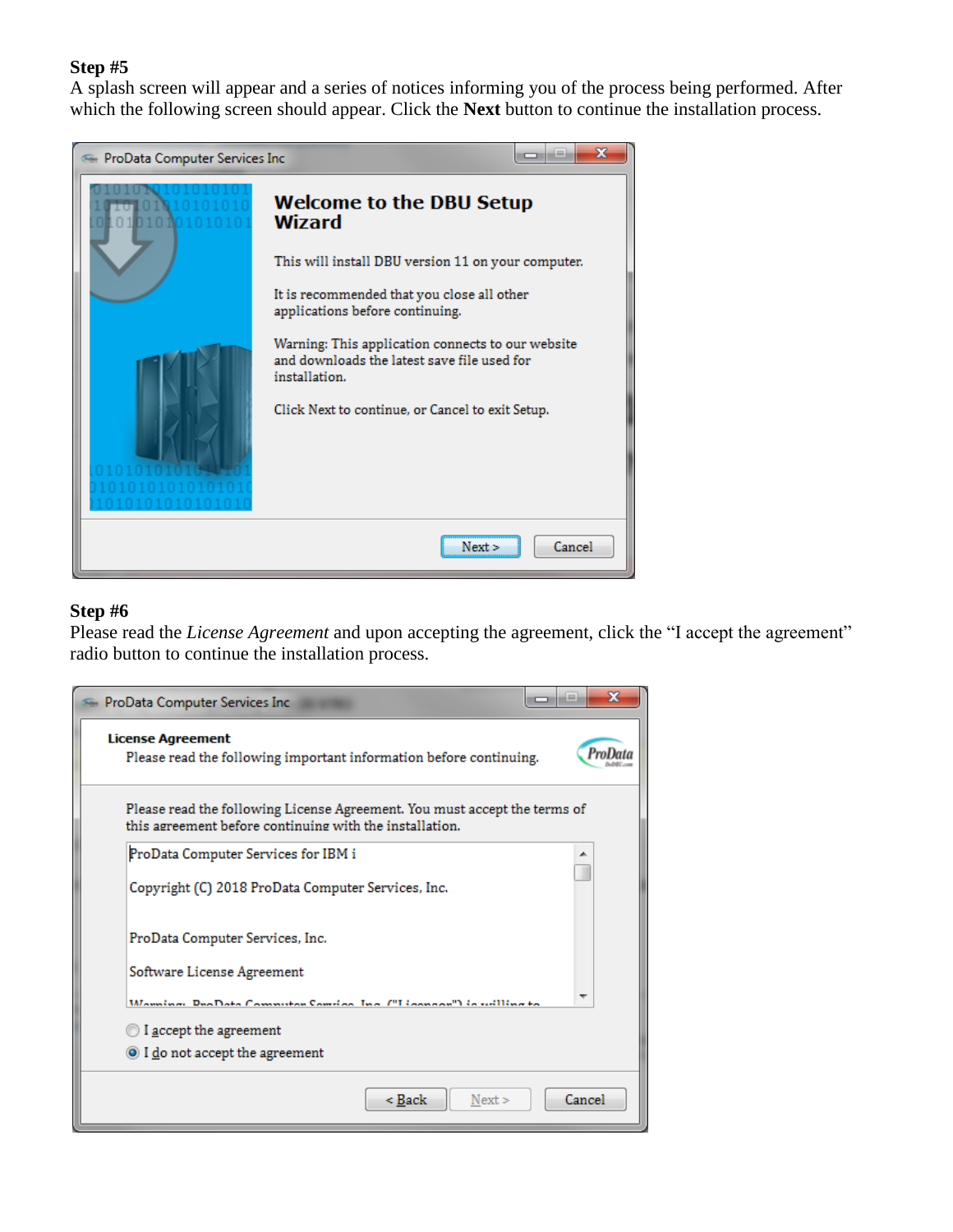Type the IBM i (AS/400) host **IP/DOMAIN** where you wish to install DBU, type a valid **User Profile** and **Password** for the IBM i (AS/400) host computer you are connected to in the space provided. Then click the **Next** button to continue the installation process. (A dropdown list will include a list of IP address that have previously been created through a connection to your IBMi.) Leave the default library name unless you want to rename your library.

| ProData Computer Services Inc.                                |              |                                                                |      | $\mathbf x$ |
|---------------------------------------------------------------|--------------|----------------------------------------------------------------|------|-------------|
| <b>Remote Server Information</b><br>Install software on IBM i |              |                                                                |      |             |
|                                                               |              | Please specify your IP/Domain, name, and password; click Next. |      |             |
| IP/Domain:                                                    |              |                                                                |      |             |
| User Name:                                                    |              |                                                                |      |             |
| Password:                                                     |              |                                                                |      |             |
| Library Name:                                                 | <b>DBU11</b> |                                                                |      |             |
|                                                               |              | Display installation logs before closing installer             |      |             |
|                                                               |              |                                                                |      |             |
|                                                               |              |                                                                |      |             |
|                                                               |              | $\leq$ Back                                                    | Next | Cancel      |

#### **Step #8**

The installation process requires a connection being established to your IBM i (AS/400) host computer..

Once you have verified the connection to your IBM i (AS/400) host, click the **Next** button to continue the installation process.

Check the box to display installation logs.

Note: This installation requires that your PC has an active network connection to your IBM I and JAVA installed.

Note: Installation requires \*IOSYSCFG authority.

A subsystem description called DBURDBSBS will be created and started during the installation process. More More information about DBURDB can be found at the following link: <http://www.prodatacomputer.com/dbu.shtml#dburdb>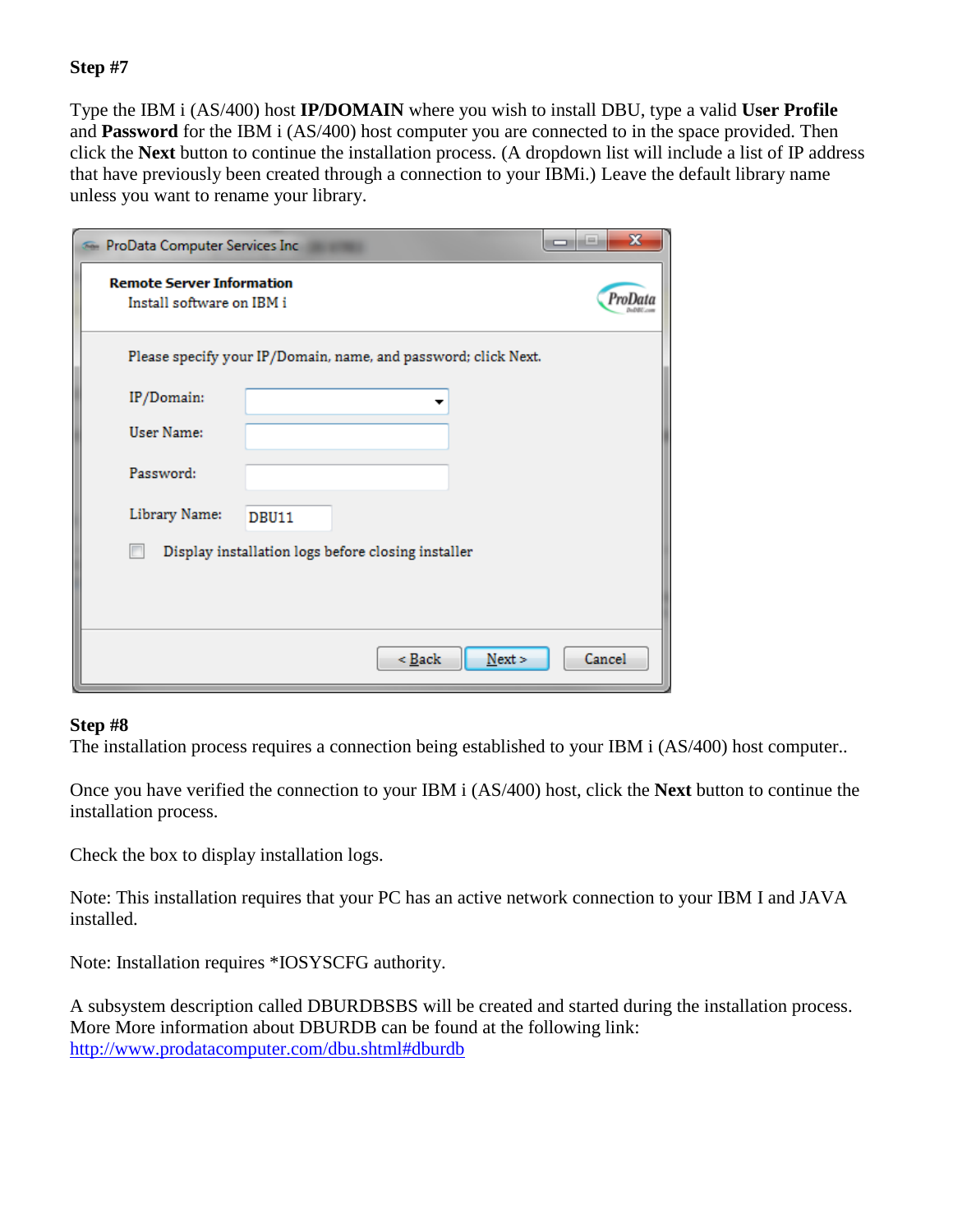A connection test will be performed against the IP Address, User ID and Password on the IBM i (AS/400) host computer.

A progress bar will appear while we make a connection to IBMi and verify that your OS is at V6R1M0 or above and check if \*FILE DBUUSERS is not in use.

|                                                               | $\mathbf x$<br>--<br><b>En ProData Computer Services Inc.</b> |                                                                |      |        |  |  |  |
|---------------------------------------------------------------|---------------------------------------------------------------|----------------------------------------------------------------|------|--------|--|--|--|
| <b>Remote Server Information</b><br>Install software on IBM i |                                                               |                                                                |      |        |  |  |  |
|                                                               |                                                               | Please specify your IP/Domain, name, and password; click Next. |      |        |  |  |  |
| IP/Domain:                                                    |                                                               |                                                                |      |        |  |  |  |
| User Name:                                                    | <b>USER</b>                                                   |                                                                |      |        |  |  |  |
| Password:                                                     | <b>PASSWORD</b>                                               |                                                                |      |        |  |  |  |
| Library Name:                                                 | DBU11AO                                                       |                                                                |      |        |  |  |  |
|                                                               | Display installation logs before closing installer            |                                                                |      |        |  |  |  |
| Please wait while we attempt to create a connection           |                                                               |                                                                |      |        |  |  |  |
|                                                               |                                                               | $<$ Back                                                       | Next | Cancel |  |  |  |

# **Step #10**

The latest DBU SAVF will be downloaded automatically after the connection is established.

| ProData Computer Services Inc                                  |                                                                   | $\mathbf{x}$<br>ادا<br>- |
|----------------------------------------------------------------|-------------------------------------------------------------------|--------------------------|
| <b>Downloading additional files</b>                            | Please wait while Setup is downloading additional files           |                          |
| Total progress                                                 |                                                                   | 68.67 of 94.19 MB        |
| Current file                                                   |                                                                   | 68.67 of 94.19 MB        |
| File:<br>Speed:<br>Status:<br>Elapsed time:<br>Remaining time: | DBUSAVF.savf<br>$2.0$ MB/s<br>Downloading<br>00:00:44<br>00:00:12 | Hide                     |
|                                                                |                                                                   | Cancel<br>Next           |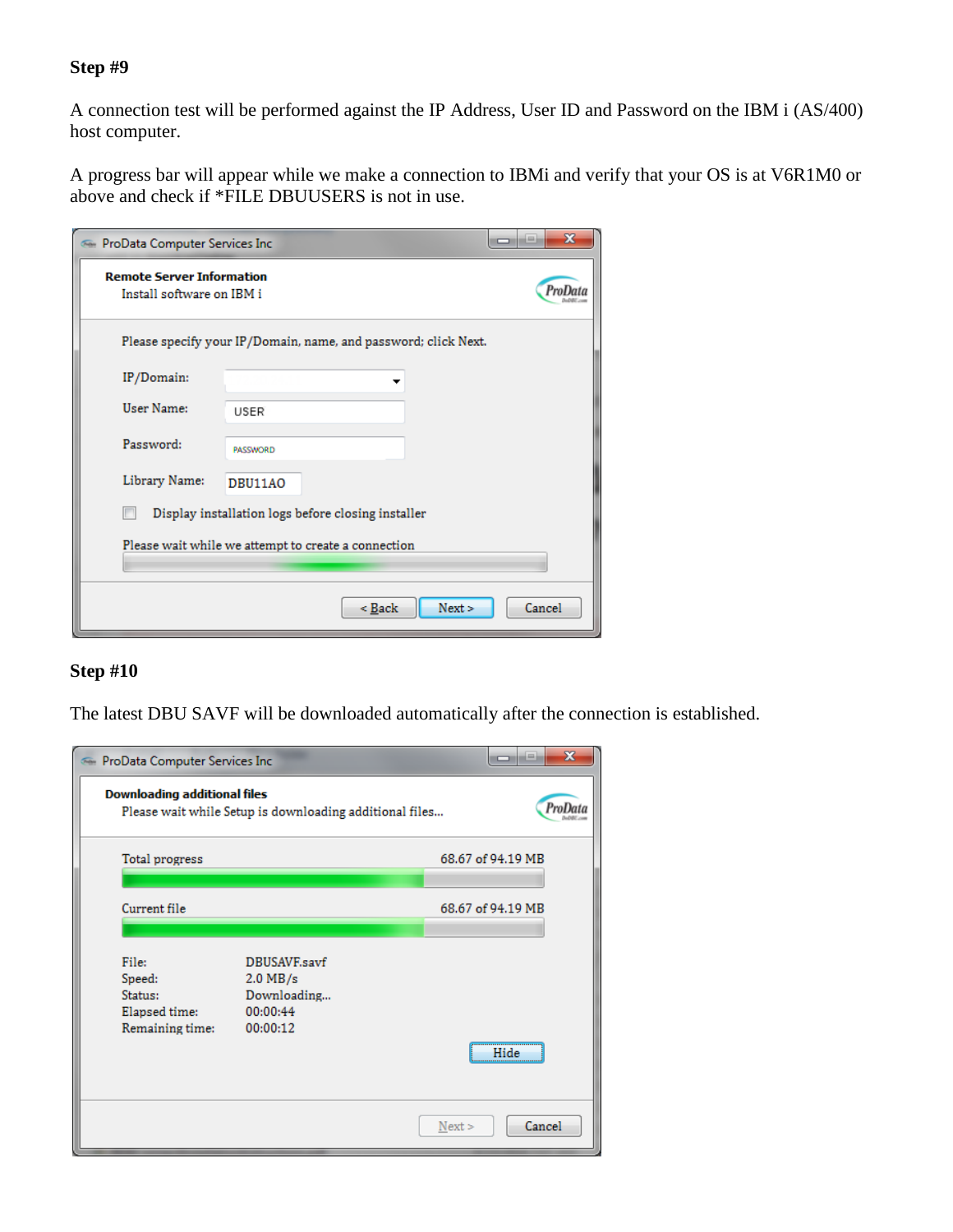After the SAVF download completes click on the Install button to install



# **Step #12**

The installation process varies depending on your system. We have averaged about 3-5 minutes but it could take longer. You can check your IBM i job status under USER: QUSER JOB NAME: QZRCSRVS.

| ProData Computer Services Inc                                               | $\mathbf{x}$<br>--<br>∍ |
|-----------------------------------------------------------------------------|-------------------------|
| <b>Installing</b><br>Please wait while Setup installs DBU on your computer. | ProDa                   |
| Installing DBU on your IBMi Machine                                         |                         |
|                                                                             |                         |
|                                                                             |                         |
|                                                                             |                         |
|                                                                             |                         |
|                                                                             | Cancel                  |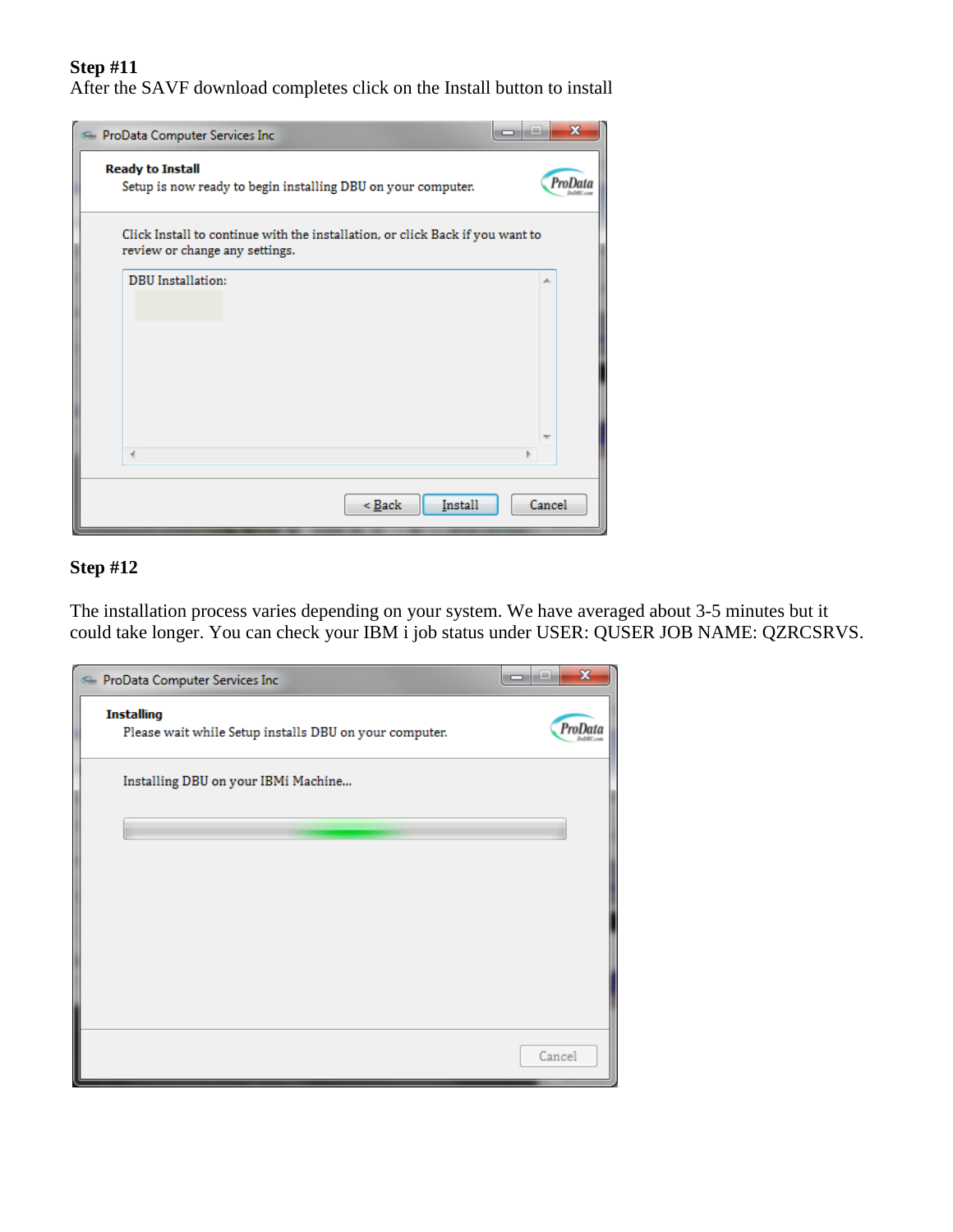If you checked the box to display the logs this window will appear after installation completes.



# **Step #14**

The last screen that should appear is the **Completion** screen. Press the **Finish** button to complete the installation process.